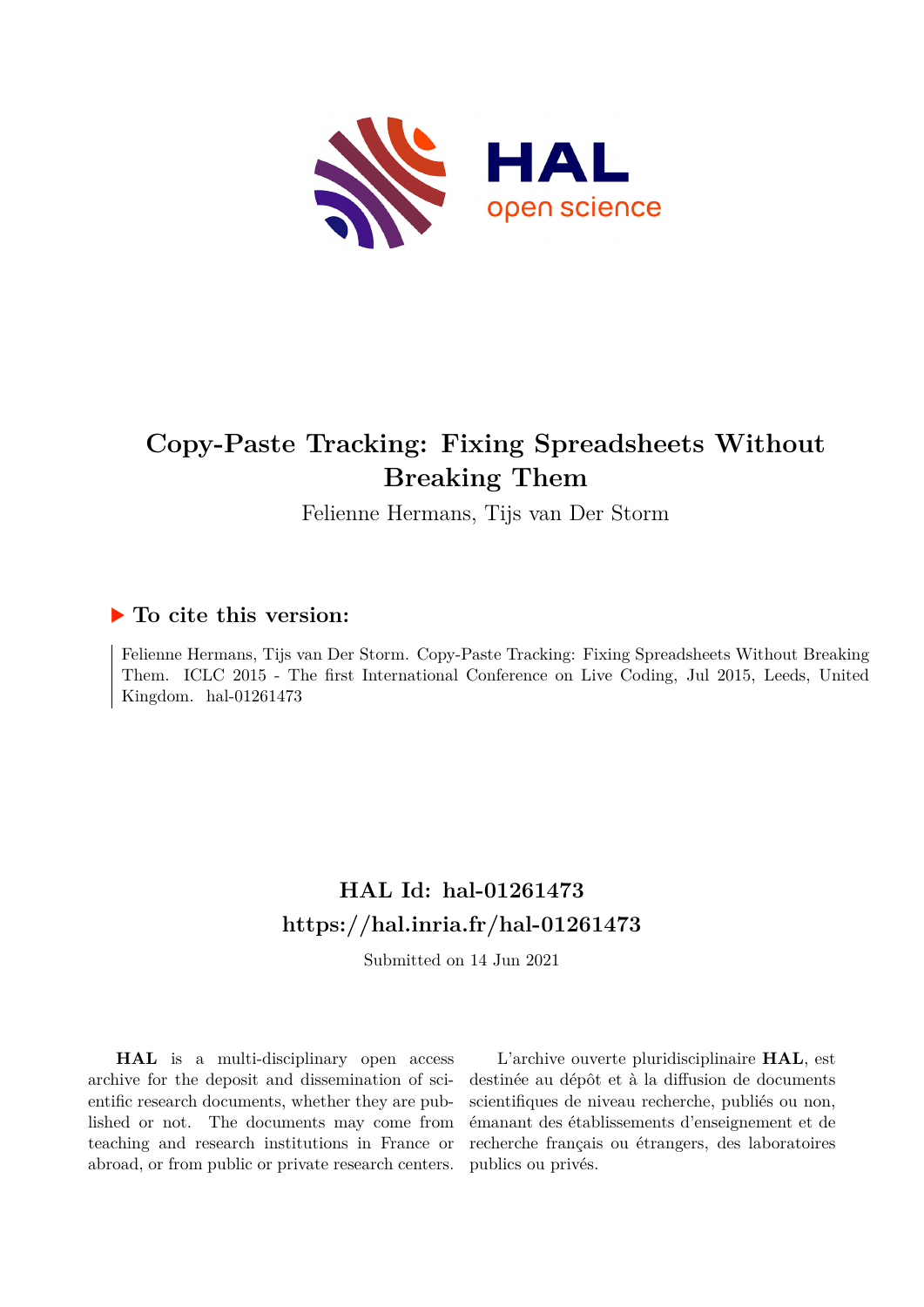# Copy-Paste Tracking: Fixing Spreadsheets Without Breaking Them

Felienne Hermans Delft University of Technology [f.f.j.hermans@tudelft.nl](mailto:f.f.j.hermans@tudelft.nl)

Tijs van der Storm Centrum Wiskunde & Informatica [storm@cwi.nl](mailto:storm@cwi.nl)

#### **ABSTRACT**

Spreadsheets are the most popular live programming environments, but they are also notoriously fault-prone. One reason for this is that users actively rely on copy-paste to make up for the lack of abstraction mechanisms. Adding abstraction however, introduces indirection and thus cognitive distance. In this paper we propose an alternative: copy-paste tracking. Tracking copies that spreadsheet users make, allows them to directly edit copy-pasted formulas, but instead of changing only a single instance, the changes will be propagated to all formulas copied from the same source. As a result, spreadsheet users will enjoy the benefits of abstraction without its drawbacks.

#### **1 Introduction**

Spreadsheet systems can easily be considered the most successful form of programming. Winston (Winston 2001) estimates that 90% of all analysts in industry perform calculations in spreadsheets. Spreadsheet users perform a range of diverse tasks with spreadsheets, from inventory administration to educational applications and from scientific modeling to financial systems. The financial business is a domain where spreadsheets are especially prevailing. Panko (Panko 2006) estimates that 95% of U.S. firms, and 80% in Europe, use spreadsheets in some form for financial reporting.

Researchers have argued that the *liveness* characteristics of spreadsheets have contributed to the widespread success of spreadsheets (Hermans 2013) and we know from interviews with users that liveness is important to them. They often start building a spreadsheet with the end goal in mind, and manipulate the formulas until they obtain the result they want.

The liveness characteristics of spreadsheets can be divided in two categories:

- Direct manipulation: instead of editing a separate plan or program to achieve some result, the spreadsheet user edits the "thing itself": there is almost no distinction between the actual data and the "code" of a spreadsheet. This feature addresses the "gulf of execution" which exists between the user's goal, and the steps that are required to achieve that goal (Norman 1986).
- Immediate feedback: after a change to the spreadsheet data or formulas, the user can immediately observe the effect of the edit. This feature bridges the "gulf of evaluation" which exists between performing an action and receiving feedback on the success of that action (Norman 1986).

Despite these attractive features for end-users, spreadsheets are well-known to be extremely fault-prone (Panko 2006). There are numerous *horror stories* known in which organizations lost money or credibility because of spreadsheet mistakes. TransAlta for example lost US \$24 Million in 2003 because of a copy-paste error in a spreadsheet (Pryor). More recently, the Federal Reserve made a copy-paste error in their consumer credit statement which, although they did not make an official statement about the impact, could have led to a difference of US \$4 billion (Durden). These stories, while single instances of copy-paste problems in spreadsheets do, give credibility to the hypothesis that copy-paste errors in spreadsheets can greatly impact spreadsheet quality.

This copy-pasting as in the stories above is not always done by mistake. Rather, we see spreadsheet users using copy-pasting as a deliberate technique. This is understandable, as standard spreadsheets do not support any form of data schema or meta model, so there is no way in which a new worksheet in a spreadsheet could inherit or reuse the model of an existing worksheet. Copy-paste is then often used to compensate for for the lack of code abstractions (Hermans et al. 2013). Finally, when faced with spreadsheets they do not know, users are often afraid to modify existing formulas, thus copy-paste them and add new functionality (Hermans et al. 2013) creating many versions of similar formulas, of which the origin can no longer be determined.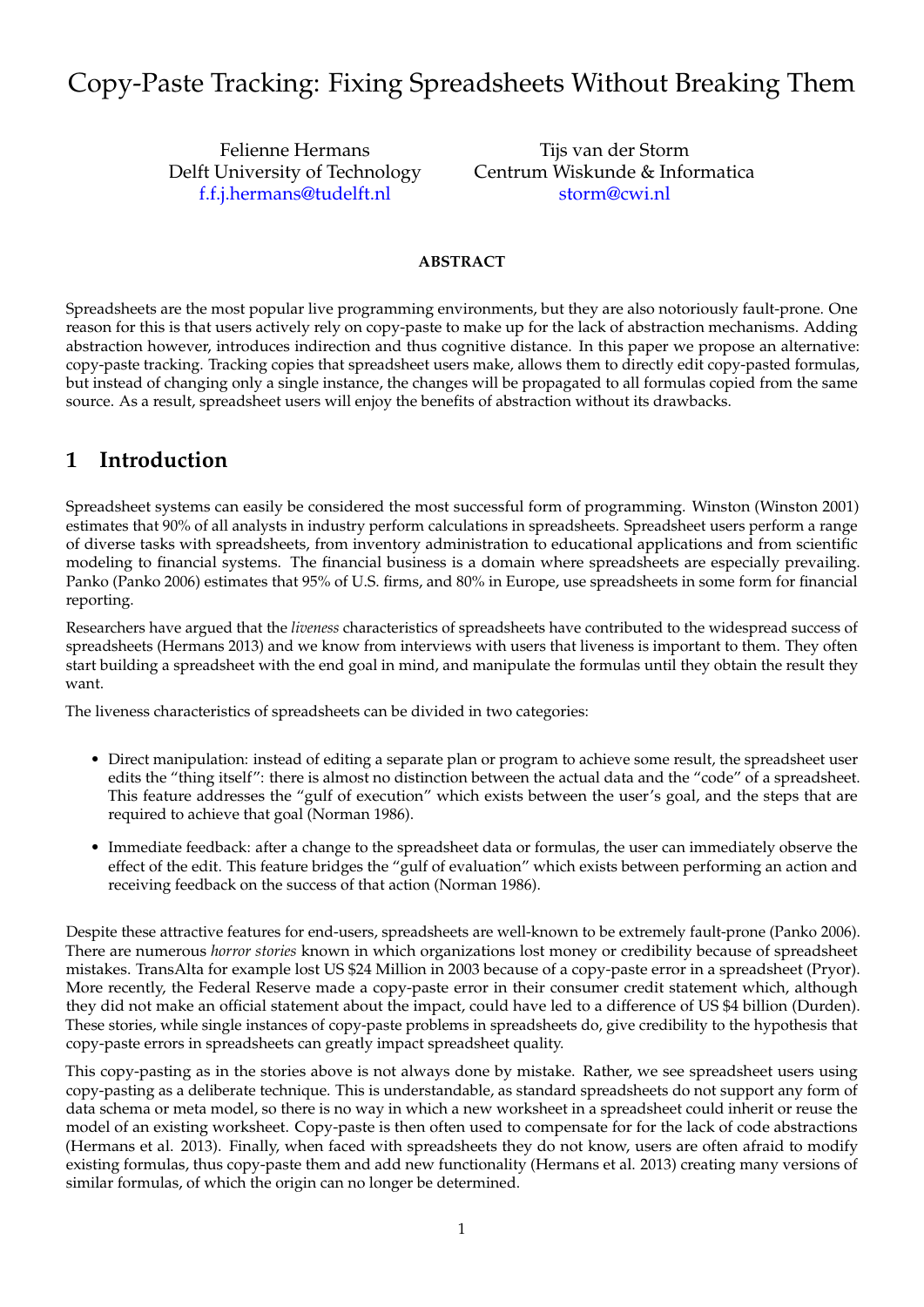Existing research improving spreadsheets has focused on extending spreadsheets with abstraction mechanisms. An example of this is the work of Engels *et al.* , who have developed a system called ClassSheets (Engels and Erwig 2005) with which the structure of a spreadsheet can be described separately. The actual spreadsheet can then be guaranteed to conform to the meta description. Another direction is enriching spreadsheets with user-defined functions (UDFs) (Jones, Blackwell, and Burnett 2003). In this case, spreadsheets users can factor out common computations into separate cells, and refer to them from elsewhere in the spreadsheet.

Although these features improve the reliability of spreadsheet use, they have one important drawback, namely, that they break the "direct manipulation" aspect of spreadsheets. In a sense, separate meta models, or user defined abstractions, create distance between the actual user's artifact (data + formulas), and its computational behaviour. Instead of just looking at the cells, the user now has to inspect at least two places: the cells containing the data and the separate definitions of the abstractions (meta model or user defined functions).

In this paper we propose XanaSheet, a spreadsheet system that features an alternative method to manage abstraction, without diminishing directness. XanaSheet employs *origin tracking techniques* to maintain a live connection between source and destination of copy-paste actions. Whenever a copied formula is edited, the modifications are transformed and replayed on the original and all other copies. Instead of introducing another level of indirection using abstraction, XanaSheet allows users to edit classes of formulas, all at once. In a sense, the abstraction, or user defined function, is there, but it never becomes explicit. By retaining ease of use, this technique has the potential to eliminate a large class of copy-paste errors, without compromising the direct manipulation aspect that make spreadsheets so attractive.

| -1                       |     |                       | Enter a formula in D2 | B    |     | Copy it to D3:D4 |                                      |
|--------------------------|-----|-----------------------|-----------------------|------|-----|------------------|--------------------------------------|
| A                        | в   | c                     | D                     | A    | в   | c                | D                                    |
| Id                       | Lab | Exam                  | Final                 | Id   | Lab | Exam             | Final                                |
| s123                     | 6   |                       | $7.5 = (B2+C2)/2$     | s123 | 6   |                  | $7.5 = (B2+C2)/2$                    |
| s456                     | 9   | 7                     |                       | s456 | 9   |                  | $7'$ =(B3+C3)/2                      |
|                          | 5   | 3.5                   |                       | s789 | 5   |                  | $3.5 = (B4+C4)/2$                    |
| s789                     |     |                       |                       |      |     |                  |                                      |
|                          |     | Edit the "copy" in D4 |                       | - 4  |     |                  | Reconcile D2:D3 with the edits in D4 |
| A                        | в   | c                     | D                     | A    | B   | c                | D                                    |
|                          | Lab | Exam                  | Final                 | ld   | Lab | Exam             | Final                                |
|                          | 6   |                       | $7.5 = (B2+C2)/2$     | s123 | 6   |                  | 7.5 =round((B2+C2)/2)                |
| 3)<br>Id<br>s123<br>s456 | 9   |                       | $7 = (B3 + C3)/2$     | s456 | 9   |                  | 7 =round((B3+C3)/2)                  |

## **2 Copy-Paste Tracking in Action**

Figure 1: *Maintaining consistency among clones of formulas through copy-paste tracking*

Figure 1 shows an example user interaction with a spreadsheet containing student grades. In the first step the sheet contains just the Lab and Exam grades of three students, and a formula for computing the average of the two grades in D2. In the second step, the formula in cell D2 is copied to D3 and D4. D3 and D4 are clones of D2, and this relation is maintained by the system as an origin relation (visualized using the arrow). In the third step, the clone in D4 is modified to apply rounding to the computed average. Unlike in normal spreadsheets, however, this is not the end of the story and XanaSheet will reconcile the original formula of D2 and the other clone in D3 with the changes in D4.

A way to understand what is happening here, is to see spreadsheet formulas as materialized or unfolded abstractions. The abstraction in Fig. 1 is function average(x,y) for computing the average of two grades. In ordinary programming such a function could, for instance, be mapped over a list of pairs of grades to obtain a list of averages, like map(average, zip(Lab, Exam)). In the spreadsheet of Fig. 1, however, the abstraction average does not really exist, but is represented collectively by the set of all its inlined applications, e.g. [(Lab[0]+Exam[0])/ 2, (Lab[1]+Exam[1])/2, (Lab[2]+Exam[2])/2]. In a sense, each application is a clone of the same implicit prototype, with parameters filled in with concrete data references. The tracking relation induced by copy-paste actions, identifies which clones belong to the same equivalence class. Therefore, editing one clone triggers updating the clones which belong to the same class.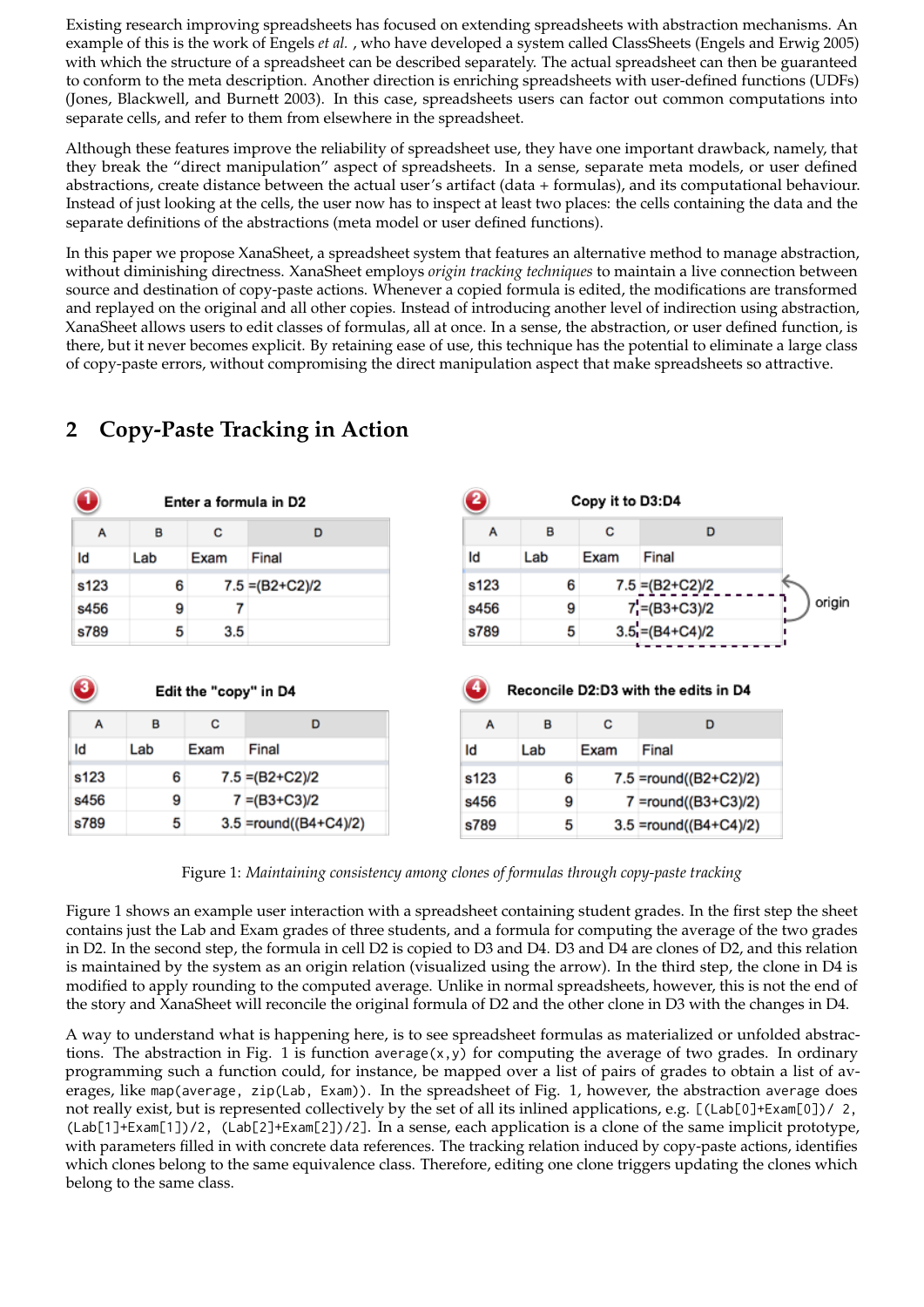In some cases it might actually not be desired to maintain the origin links between source and destination of copy-paste actions. XanaSheet supports these situations by providing a special "Paste and Detach" action which severs the copy from its original (similar to "Past and Match Style" common in many text editing systems). The example also assumes that when a user edits a formula she always intends to edit the whole class of clones. However, the system allows the user to edit only this copy, or all copies at once (similar to changing "Recurring events" in calendar applications).

# **3 Semantics of Copy-Paste Tracking**

The previous section introduced copy-paste tracking from the perspective of the user. In this section we describe our considerations regarding the implementation. We have implemented an executable semantics of copy-paste tracking for simulating interactive editing sessions with a spreadsheet. The code can be found online here: [https:](https://github.com/Felienne/LiveSpreadsheets/tree/master/XanaSheet) [//github.com/Felienne/LiveSpreadsheets/tree/master/XanaSheet.](https://github.com/Felienne/LiveSpreadsheets/tree/master/XanaSheet) We are currently working on an interactive prototype of XanaSheet.

A spreadsheet is a rectangular grid of cells where each cell is identified by its *address*, which are pairs *An* consisting of a column letter *A* and a row index *n*. User actions always operate on one of more of these addresses. The origin relation between cells is then modeled as a binary relation between such addresses. For instance, the relation  $Org = \{ \langle D3, D2 \rangle, \langle D4, D2 \rangle \}$  captures the origin relation visualized in Figure 1 (2). In this case, the relation states that the formulas in cell *D*3 and cell *D*4 are copied from cell *D*2.

Without loss of generality we assume users only use relative cell referencing in formulas. That is, a cell reference consists of relative row and column offsets starting from the current cell (Sestoft 2006). For instance, the reference to B2 in Fig. 1 (1) is a relative cell reference, is represented as C-2R0 ("two columns left, same row"). Relative cell referencing allows formulas to be moved around across the grid without having to adjust explicit column names or row indices.

Interacting with the spreadsheet not only updates the sheet itself, but also maintains the origin relation. We describe the effect of the most relevant edit operations on a cell *c*:

- *Entering a formula*: If *c* does not participate in any origin relation, it is is simply updated with the new formula, and the origin relation is updated with  $\langle c, c \rangle$  to model the fact that a new formula is its own origin. As a result, the origin relation is always reflexively closed. Otherwise, *c* has an origin, say *c* 1 , and the cells that need to be updated are  $\{c'' \mid \langle c'', c' \rangle \in Org\}$ . By definition, this includes cell *c*, and, by reflexivity of *Org*, the source cell *c'* as well. .
- *Copying cell c to c'*: The contents of *c* is copied to *c'*. If the contents is a formula, the origin relation needs to be updated as well. First, if c' has an existing origin, the corresponding pair is removed from the relation. Then the relation is extended based on the current copy operation: if *c* has an origin  $c''$ , add  $\langle c', c'' \rangle$ , else add  $\langle c', c \rangle$ . The check for the origin of *c* ensures that the origin relation is always transitively closed.
- *Inserting/removing a row or column*: after updating the sheet, the origin relation is adjusted so that cell addresses refer to their new locations. For instance, when inserting a row at position *i*, the row components of all the cell addresses on rows  $\geq i$  in the origin relation needs to be shifted one down. In the case of removal, all pairs in the origin relation that contain coordinates on the removed row or column are removed.
- *Entering data*: cell *c* is updated with the new data. All pairs containing *c*, either as source or target, are removed from the origin relation.

Note that copying a cell *c* to *c'* removes the origin entries of *c'* (if any). An alternative design could interpret copying a formula as a modification of the destination cell, and thus update all cells in the class of *c'*. In that case all such cells would get *c* as their new origin.

Although in this section we have just discussed copy-paste tracking for formulas, the same model can be applied equally well to copy-pasting of data. In that case, the origin relation helps against inadvertently duplicating input data. An interesting special case is the "paste as value" operation. Instead of copying a formula, this operation copies the computed value, thus completely disconnecting the destination cell from its source. Tracking such copy-paste actions would probably not be very useful: editing the pasted value would incur computing the inverse of the original formula, and updating the input data accordingly!

## **4 Related Work**

Copy-paste tracking is a simple technique that is inspired by similar concepts in domains as diverse as term rewriting, hypertext, clone detection, prototypical inheritance , and view maintenance. Below we briefly summarize representative related work in those areas.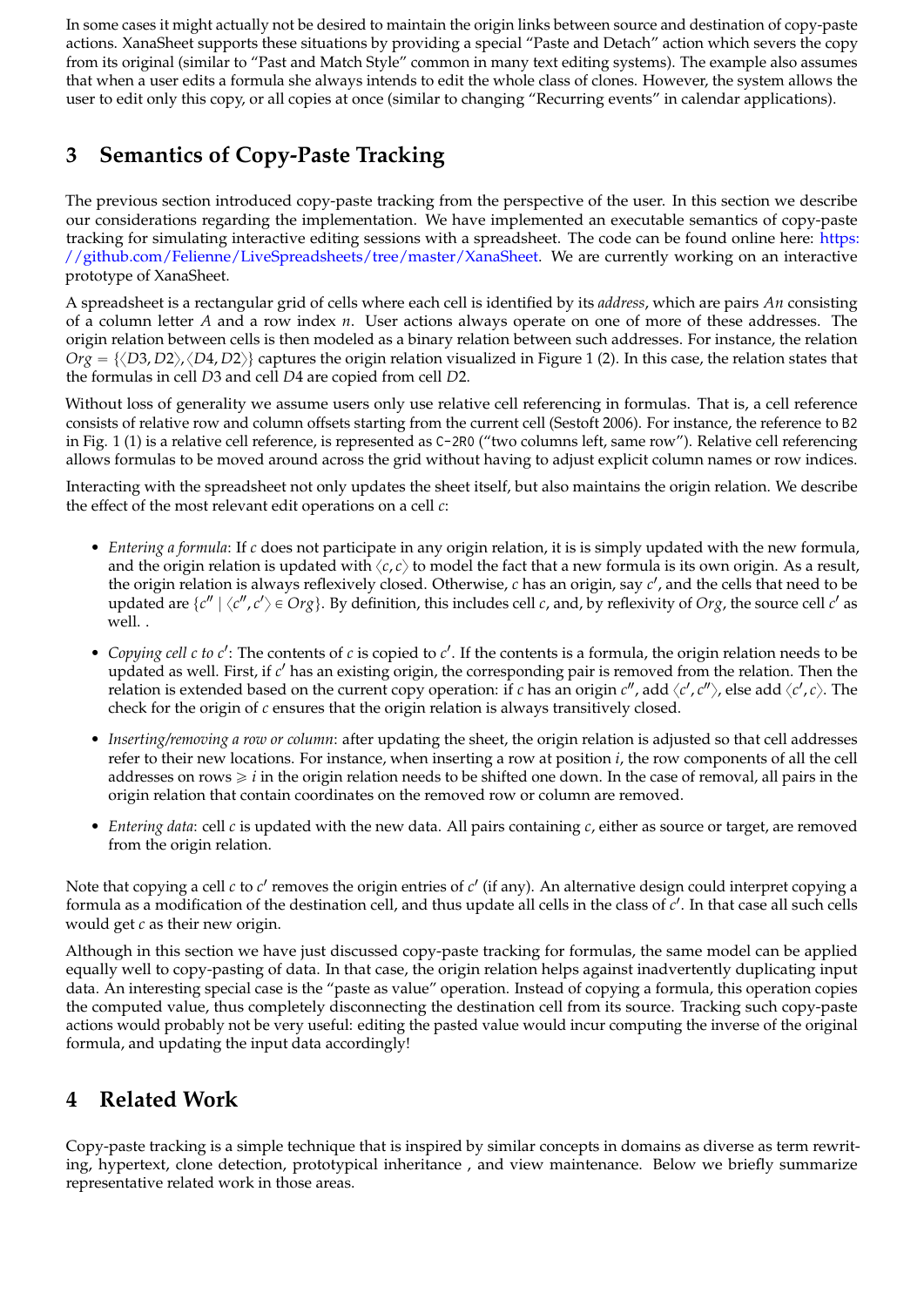*Origin tracking*: Copy-paste tracking is directly inspired by *origin tracking* (Deursen, Klint, and Tip 1993). In general, origin tracking tries to establish a relation between the input and output of some computational process, such as a compiler, or program transformation. Origin tracking, however, has numerous other applications in visualization, debugging, and traceability. An application most similar to our work is presented in (Inostroza, Storm, and Erdweg 2014), where origin tracking is used to implement editable regions on generated code.

*Transclusion*: Ted Nelson's concept of *transclusion* (Nelson 1965) is a form of "reference by inclusion" where transcluded data is presented through a "live" view: whenever the transcluded content is updated, the views are updated as well. Our origin relation provides a similar hyper-linking between cells. But unlike in the case of transclusion, the relation is bidirectional: changes to the original are propagated forward, but changes to copies (references) are also propagated backwards (and then forwards again). A similar concept is used in Subtext, where copying is the primary mechanism for abstraction (Edwards 2005).

*Clone tracking* in software: Godfrey and Tu (Godfrey and Tu 2002) proposed a method called *origin analysis* which is a related to both clone detection and the above described origin tracking, but aims at deciding if a program entity was newly introduced or whether it if it should more accurately be viewed as a renamed, moved, or otherwise changed version of an previously existing entity. This laid the ground for a tool called *CloneTracker* that "can automatically track clones as the code evolves, notify developers of modifications to clone regions, and support simultaneous editing of clone regions." (Duala-Ekoko and Robillard 2007).

*Prototype-based inheritance*: Lieberman introduced prototypes to implement shared behaviour in object-oriented programming (Lieberman 1986). In prototype-based languages, objects are created by cloning and existing object. The cloned object then inherits features (methods, slots) from its prototype. The parent relation between objects is similar to our origin relation. However, we are not aware of any related work using this relation to propagate changes to clones back to their parents.

*Bidirectional transformation*: one way to look at copy-paste tracking is to see copies as views on the original formula similar to views in database systems. In particular, the copies are *updateable* views (Bancilhon and Spyratos 1981). Different manifestations of the view update problem have received considerable attention recently in the context of *lenses* (J. N. Foster et al. 2007) and bidirectional transformation (Czarnecki et al. 2009). In the context of user interfaces these concepts were pioneered by Meertens under the header of "constraint maintenance" (Meertens 1998). In a certain sense, copy-paste tracking supports a very basic class of constraint maintenance where clones are simply synchronized to be equal.

## **5 Conclusion**

Spreadsheet systems are the most popular live programming environments. They adhere to the powerful direct manipulation style of simultaneously editing data and code. Nevertheless, spreadsheets are known to be extremely fault-prone, mainly because users have to use copy-paste instead of user defined abstractions. Existing research has tried to improve spreadsheets by introducing abstractions such as meta models or user defined functions, but this compromises the direct manipulation aspect that makes spreadsheets so attractive in the first place.

In this paper we propose XanaSheet: copy-paste tracking as way to both have our cake and eat it too. Instead of introducing another level of indirection, copy-paste tracking supports editing classes of formulas originating at the same source, all at once. As a result, we get the benefits of abstraction (reuse, sharing, "single-point-of-change"), without the incurring the burden of cognitive distance.

*Outlook* Duplication of knowledge is ubiquitous is computing. Copy-paste tracking can be generalized to a broader scope by seeing it as an example of abstractions that are presented to the user in a materialized, expanded, unrolled, referenced, or instantiated state. The relation between such views and the original is often many-to-one and the views are often read only. Copy-paste tracking could provide a model to make such user views of abstractions editable. Thus, copy-paste tracking in its most general form supports direct manipulation in interactive systems and allows users to maintain abstractions through their multiple concretizations. We conclude by providing a tentative list of examples where similar ideas could be applied:

| "Copy" (many)     | "Source" (one)      |
|-------------------|---------------------|
| Reference         | Declaration         |
| Stack frame       | Procedure call      |
| Inlining          | Procedure           |
| Text output       | Template            |
| Object            | Class               |
| Styled element    | Style sheet         |
| Denormalized view | Normalized database |
| Unrolling         | Loop                |
|                   |                     |